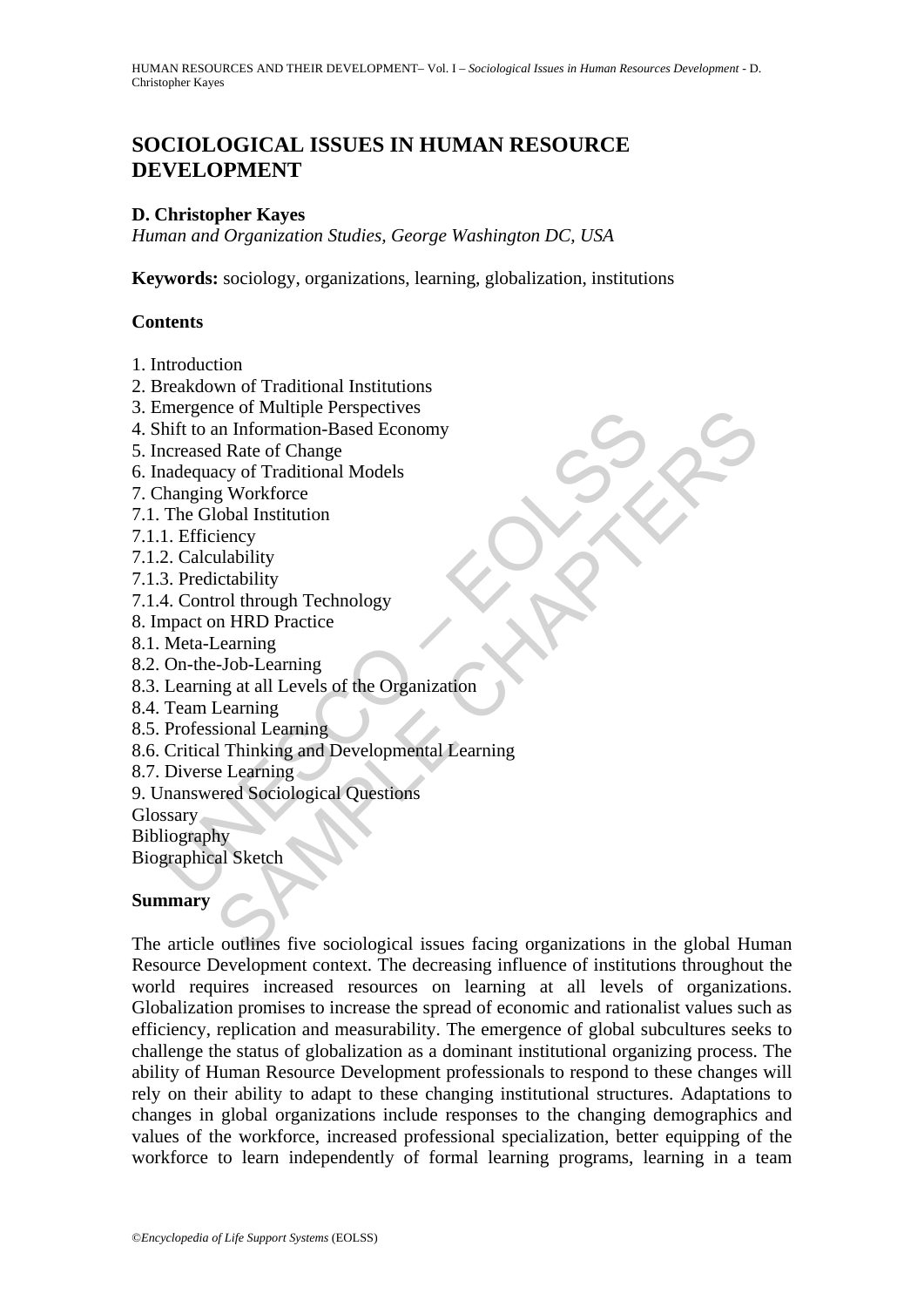environment, greater sensitivity to diversity, and the engagement of the workforce in developmental or long-term learning programs. The implications of technology as a sociological force for control are briefly presented and the implications of technology for HRD discussed. Sociology, being a primarily Western lens for viewing change, is a useful but limited framework for understanding the implications of change for sustainable systems.

## **1. Introduction**

's (1990) that organizational development practices can be consained convention or etiquette that arises from the need for greater of increased complexity. This form of etiquette, which might be IRD, arises in response to (a)) that organizational development practices can be construed as a formetion or etiquette that arises from the need for greater coordination in the secessed complexity. This form of etiquette, which might be called the e The purpose of this chapter lies in analyzing HRD as an institutional practice and its role in creating and sustaining meaning for its members within a global context. The practice of HRD is seen as creating and perpetuating a series of institutional values that are tied to larger prevailing social norms. This chapter shares the belief of Neilsen & Rao's (1990) that organizational development practices can be construed as a form of social convention or etiquette that arises from the need for greater coordination in the face of increased complexity. This form of etiquette, which might be called the etiquette of HRD, arises in response to the "increasingly intricate patterns of interdependence to be attended to, more complex workflows to monitor and implement, and demands for more fine-grained planning and calculation, and more strategically contingent thinking across multiple time frames".

A new set of institutional values based on efficiency, calculability, predictability and control through technology have begun to prevail. Further, it is argued that, while globalization has constricted many economic and social activities, globalization has actually increased diversity of opinions and beliefs and that this increased diversity provides unique challenges to the profession of HRD. The response to this growing diversity is best accomplished by increasing the diverse means by which learning is perpetuated throughout an organization.

A plan for HRD professionals in responding to these new demands is suggested. Sociologist Peter Berger (1967) provides a starting point for exploring these sociological changes. Berger points to two trends that have had a major impact in global change: the breakdown of traditional institutions and the surfacing of multiple perspectives.

## **2. Breakdown of Traditional Institutions**

The first sociological issue lies in the breakdown of institutions and the devaluation of traditional social forms of organization, such as government, family, church and education. This "de-institutionalization" reflects a general movement away from organized social institutional forms of dealing with social change. Until fairly recently, individuals often relied on long-standing institutions to answer difficult questions about the nature of uncertainty in life.

In particular, these social institutions helped both individuals and the greater society deal with change. Institutions dealt with social change by establishing a set of ground rules for making sense of experience. Essentially, institutions helped people learn from the past to make sense of new and changing circumstances. For example, as an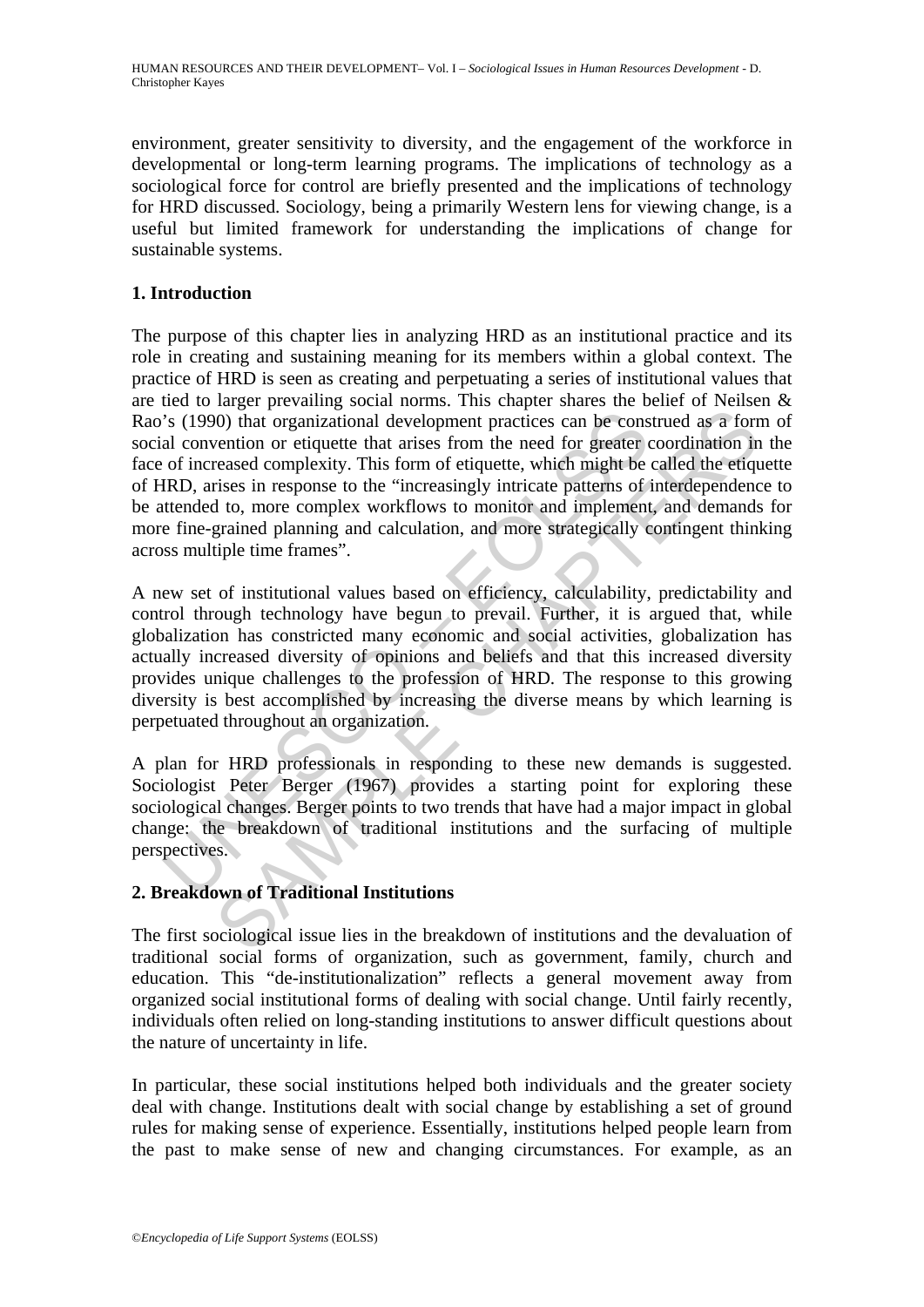individual grew and changed throughout her life, she went through a series of rites of passage that signaled movement into different phases of life. These phases represented different relationships between the individual and the society. These rites of passage had two functions. On the social level, rites of passage helped the society maintain its sense of tradition and provided a means to establish and assess an individual's status within the society. Societies relied on rites of passage to mark significant changes in a person's life, beginning at birth and continuing on through death, with several transitions in between. Rites of passage also serve a psychological function by allowing individuals effectively to "know their place" in a society. There appear to be a few universal rites of passage such as marriage and puberty rites. It's important to note, however, that while certain rites of passage seem to manifest themselves in most cultures around the globe, there are wide differences in the specific ways that various institutions and cultures sanction these changes.

ditionally, social institutions, and organized religion in particular<br>ortant role in sanctioning these rites of passage by regulating the<br>rease For example, some cultures regulated the age at which a p<br>determining both con End institutions, and organized religion in particular, played<br>In sacriangle.<br>Social institutions, and organized religion in particular, played<br>For example, some cultures regulated the age at which a person could m<br>at whic Traditionally, social institutions, and organized religion in particular, played an important role in sanctioning these rites of passage by regulating the rules that bound these rites. For example, some cultures regulated the age at which a person could marry or the age at which a boy could make the transition. These institutions provided means for determining both continuity and change in these rituals based on prevailing social and economic circumstances. Sociologists Peter L. Berger and Thomas Luckmann (1966) observe that societies have become less and less reliant on these traditional rites of passage. In fact, they argue that many societies have become suspicious of, and have almost completely rejected, many of these rites of passage. This suspicion of institutions was evident in the 1960s and 1970s radical movements in the United States. Many of these movements were inspired by the idea that traditional institutions, especially the government and related institutions such as the military, could not be trusted. This institutional skepticism, however, reaches beyond the United States and has begun to surface in places that have traditionally relied heavily on social institutions.

# **3. Emergence of Multiple Perspectives**

The second major social issue lies in the fact that the breakdown of traditional institutions as guides to social norms works hand in hand with another set of growing changes: the emergence of multiple, often competing, perspectives. Since society no longer relies primarily on traditional social institutions to help it through periods of change, members of society begin to seek answers elsewhere. As institutional status withers away, so the theory goes, individuals within that society begin to face a series of choices as to what is considered normal. When institutions were responsible for interpreting norms, individuals had little choice in matters. Individuals had little choice in whom to marry, what to do for a living, what kind of lifestyle to follow and what kind of worship to partake in. As institutional authorities crumbled, so did their monopoly on choice. What has emerged, according to Berger, is a marketplace of choices, where a series of cultural enterprises compete for the attention of a cultural consumer. Walter Truett Anderson has written provocatively about this idea. Anderson challenges the notion of "globalization", the rise of one homogenous global culture. Rather, Anderson claims that what is occurring is a fracturing of traditional local customs and beliefs into a variety of "global subcultures". These global subcultures act like international guilds that provide individuals with a sense of belonging to a community, albeit one where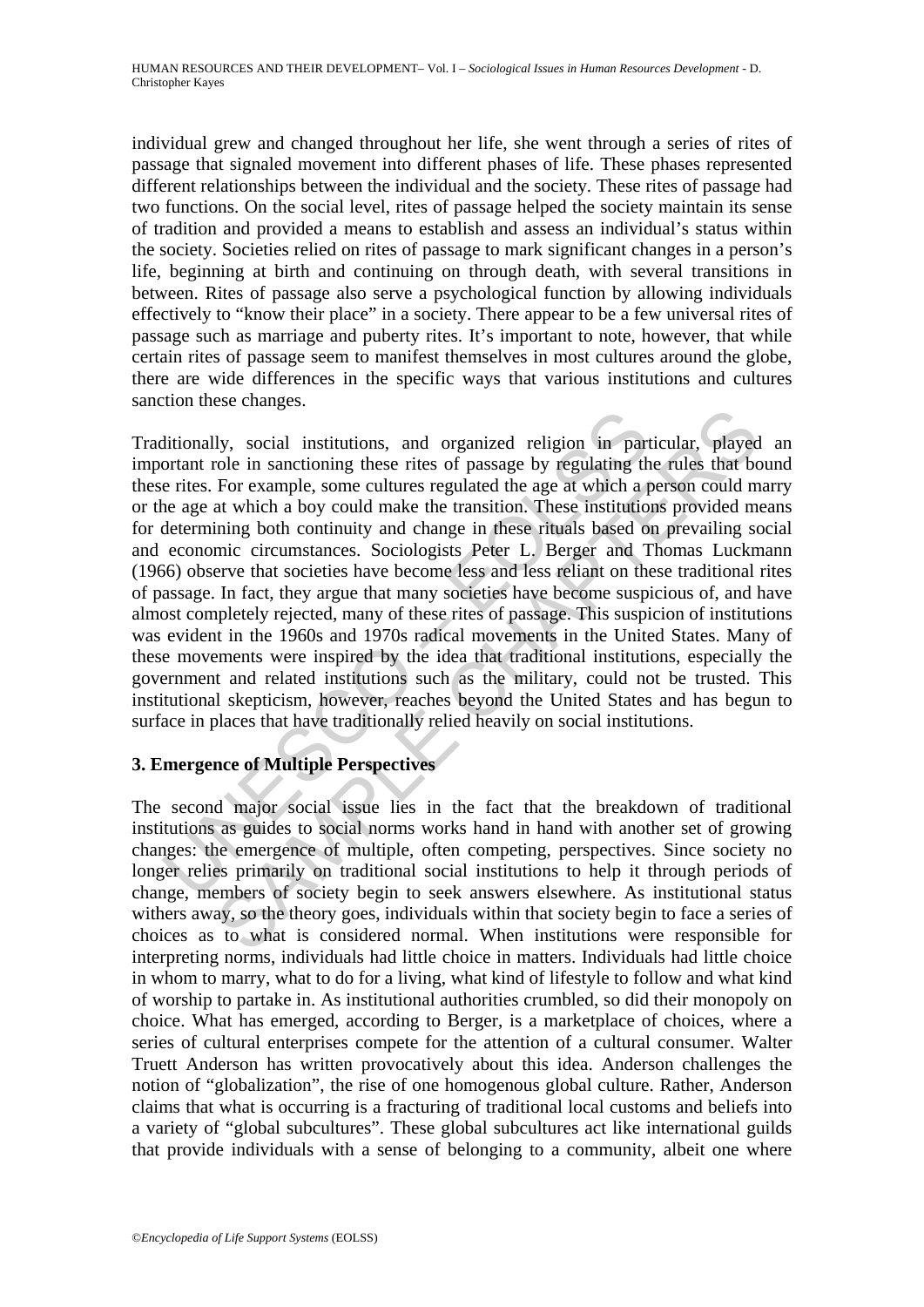HUMAN RESOURCES AND THEIR DEVELOPMENT– Vol. I – *Sociological Issues in Human Resources Development* - D. Christopher Kayes

individuals seldom, if ever, interact face to face. Anderson writes, "Global subcultures such as those of science, business, and diplomacy also flourish and create new patterns of international society. Many people are more at home in these placeless subcultures than in any traditional culture or nation or tribe". Interestingly, global subcultures increase the diversity of opinion faced by a society. Surely, globalization has increased communication around the globe like never before, but, ultimately, according to Anderson, globalization increases diversity and choice, increasing pluralism within a global context.

This notion of "pluralism" -- that there are many different, often competing, cultural ideologies -- challenges the social monopoly held by traditional institutions like churches, governments, and the family. Individuals act more like cultural customers, each trying to find a set of social rules that fits their particular circumstances.

#### **4. Shift to an Information-Based Economy**

**Example 16 an Information-Based Economy**<br>
third **and** possibly one of the most significant and pervasive issue<br>
resistonal is the shift from an industrialized economy to an exergence<br>
termation. Sociologist Daniel Bell wa The third and possibly one of the most significant and pervasive issues facing the HRD professional is the shift from an industrialized economy to an economy based on information. Sociologist Daniel Bell was one of the first to provide a systematic account of this shift. He outlined five components of the change from an industrial to an information economy.

1) Change from being a producer of goods to a producer of services.

2) Increases in professional and technical workers, what Bell terms the professional and technical class.

3) The centrality of knowledge as the driver for innovation and social policy.

4) An orientation towards the future with the ability to control and manage risk, particularly as it relates to social forecasting.

5) The creation of technology to aid in making decisions that allow for the systematic organization of complexity.

an Information-Based Economy<br>an Information-Based Economy<br>and possibly one of the most significant and pervasive issues facing the H<br>al is the shift from an industrialized economy to an economy based<br>fr. He outlined five c These points are important for HRD professionals because they denote renewed emphasis on measurement, increased reliance on information management and assessment, and a closer relationship between those who create and implement knowledge in organizations. In this information-intensive environment, success will lie in the skills of those who can manage and create knowledge. Human capital will be the primary currency and its central challenge lies in creating a sufficient skill base for workers, providing access to advanced educational opportunities and integrating specialized skills in response to diverse organizational demands.

## **5. Increased Rate of Change**

The fourth sociological issue impacting HRD emerges from the information-intense economy and lies in the increased pace of change in organizations and society. Institutions have become obsessed with time. This obsession can be traced back to the industrial revolution and the work of Fredrick Taylor. Taylor attempted to devise a science of management that saw time as a resource, much like other natural resources such as steel and coal. In Taylor's way of thinking, time should be managed with the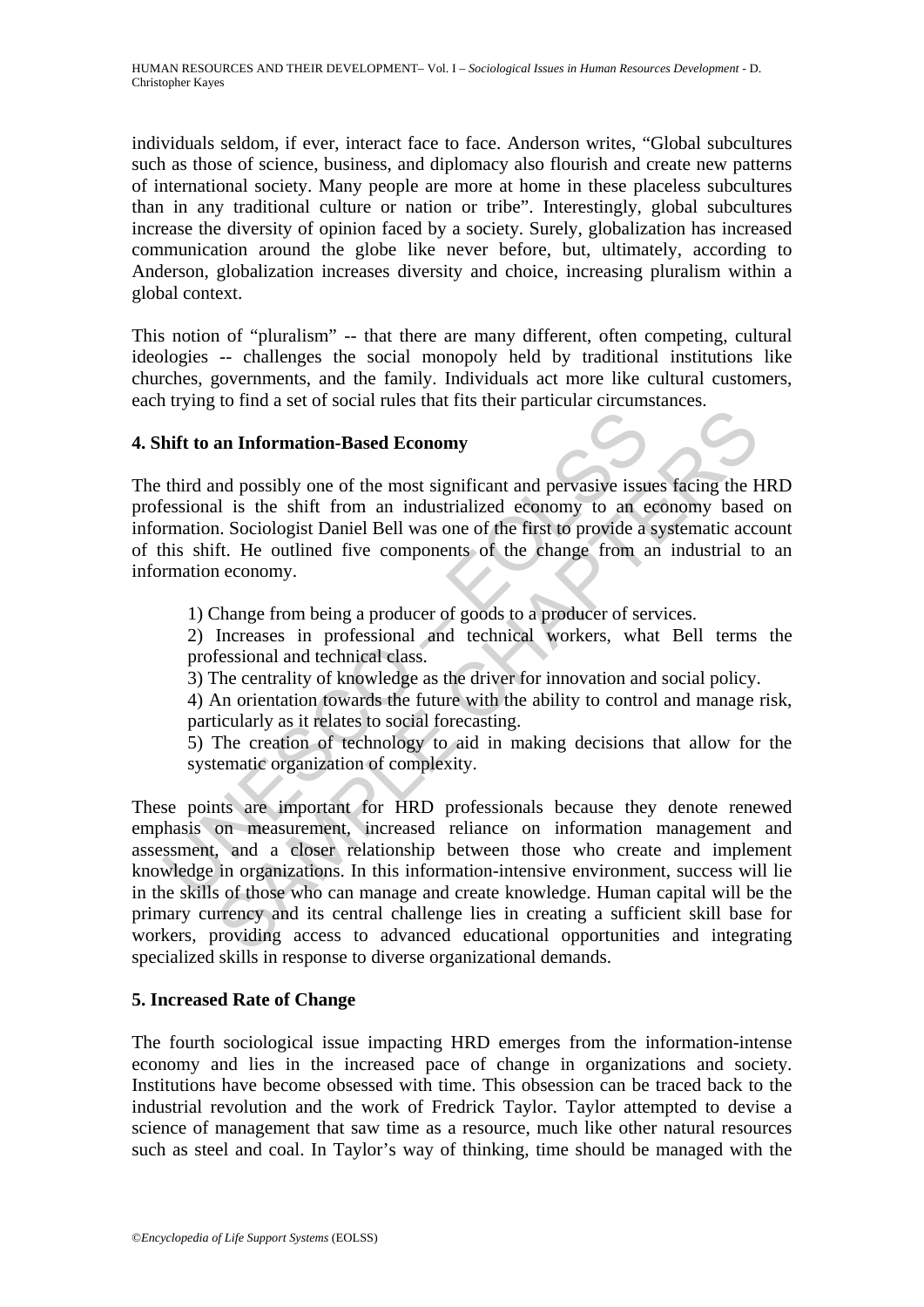HUMAN RESOURCES AND THEIR DEVELOPMENT– Vol. I – *Sociological Issues in Human Resources Development* - D. Christopher Kayes

same controls as these other material resources. Interestingly, in the information economy, where human capital is the most important asset of an organization, time becomes even more important because it's the only "real" resource that can be managed.

Social observer James Gleick compiled a list of how speed has impacted everyday organizational activities. From 24-hour customer service to stock market day trading, to computer processing time, speed impacts all aspects of organizational life. Organizations have adopted their own kind of Moore's law, a term coined by Gordon Moore, an early computer scientist who predicted that computing power would double every eighteen months. Glick says that organizations must follow an equivalent philosophy: organizations must double the amount of information they can process every eighteen months. Thus, information increases in both rate and amount, increasing the overall pace in which organizations much deal with change. This is important to HRD professionals because of the need to find new methods to assist individuals in dealing with the accelerated pace of change.

- -

-

## TO ACCESS ALL THE **12 PAGES** OF THIS CHAPTER, Visit: http://www.eolss.net/Eolss-sampleAllChapter.aspx

#### **Bibliography**

overall pace in which organizations much deal with change. T<br>
D professionals because of the need to find new methods to as<br>
ing with the accelerated pace of change.<br>
TO ACCESS ALL THE 12 PAGES OF THIS CHA<br>
Visit: http://w pace in which organizations much deal with change. This is important pace in which organizations much deal with change. This is important assisting because of the need to find new methods to assist individual the accelera Anderson, W. T. (1990). *Reality isn't what it used to be: Theatrical politics, ready-to-wear religion, global myths, primitive chic, and other wonders of the postmodern world*. San Francisco: HarperCollins. [An account of the impact of pluralism and other sociological changes on a variety of areas including the arts, politics, religion, literature and psychology].

Bell, D. (1976). *The coming of the post-industrial society: A venture in social forecasting. New York*: Basic Books. [The classic sociological account of the information age, as relevant today as it was a quarter decade ago].

Berger, P. L. & Luckmann, T. (1966). *The social construction of reality: A treatise in the sociology of knowledge*. New York: Anchor. [The definitive theoretical account of the social construction perspective on sociological change].

Chandler, A. D. (1977). *The visible hand: The managerial revolution in American business*. Cambridge: Harvard University Press. [A detailed historic account of the rise of the modern corporate organization in the United States. A sociological rather than economic account of the modern managerial institution].

De Soto, H. 2000. *The Mystery of Capital: Why Capitalism Triumphs in the West and Fails Everywhere Else*. New York: Basic Books. [An explanation of the limits of globalization and economic values as a quick fix to nations that don't recognize property rights].

Friedman, T. L. (2000). *The lexus and the olive tree: Understanding globalization*. New York: Anchor Books. [An exhaustive, well recognized account of the promise and challenges of globalization through the eyes of a Western journalist].

Gleick, J, (2000). *Faster: The acceleration of just about everything*. New York: Vintage. [An analysis of the impact of the speed of change on society and the individual].